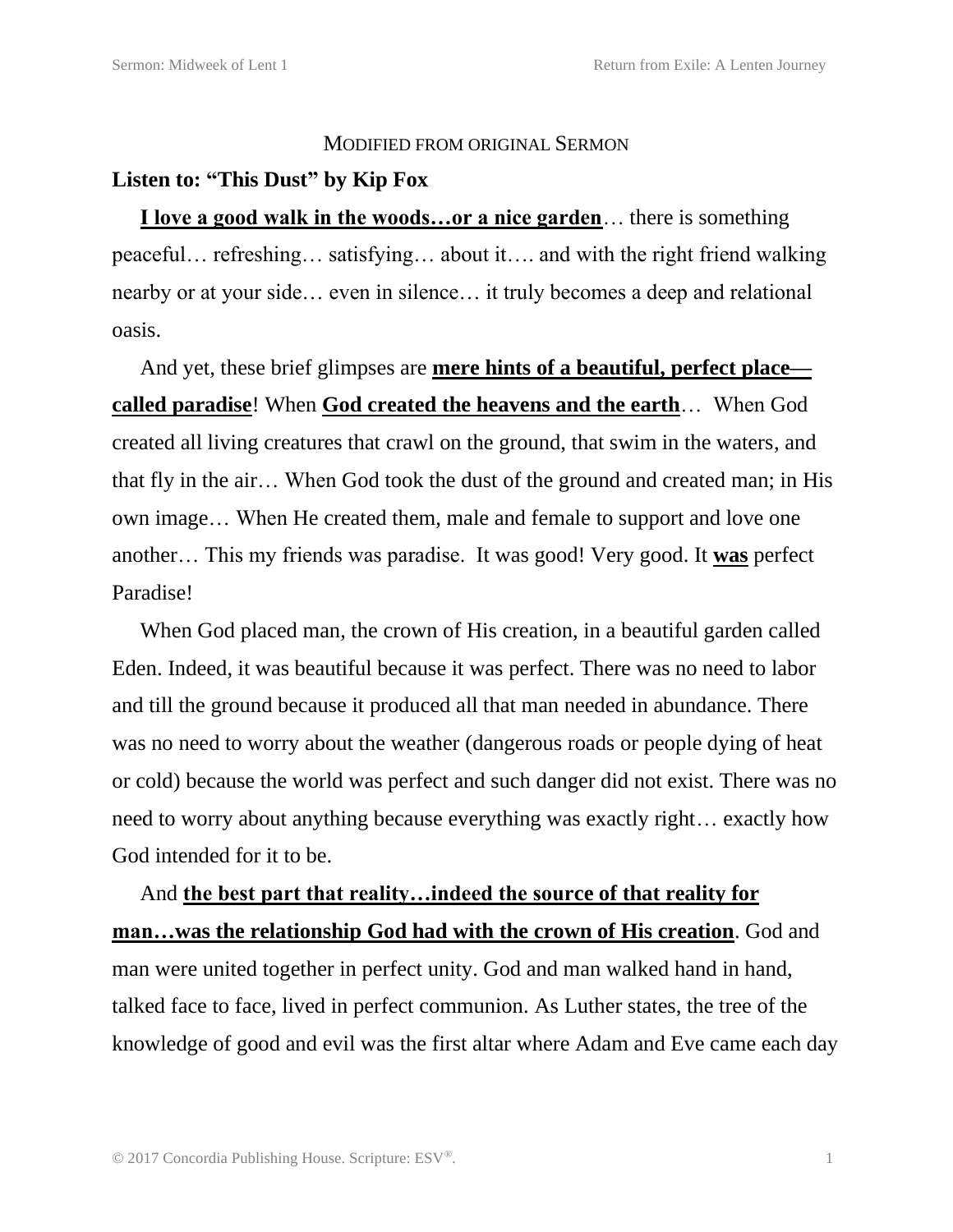to worship God through their obedience. This beautiful Garden of Eden was indeed the beautiful, perfect place where God and man dwelled together in harmony.

**Then came the disaster…** Satan whispered that God was hiding something from them, holding back the ability to be like Him…. And man listened… selfish desire overtook desire for God. They ate of the fruit of the tree of the knowledge of good and evil—and the relationship has been changed, and not for the better.

## **A beautiful, perfect place lost—paradise lost**. An **amazing relationship severed**. An eternal immortality exchanged for everlasting suffering and death.

Man was separated from the garden and more importantly separated from the face of God. (Man) Exiled from a perfect place of light and beauty and thrown into the darkness, a place of weeping and gnashing of teeth. They were exiled, and their return was forbidden, their access to the tree of life cut off.

Dust to dust—we are created in God's image from the dust now only to be returned to the dust in disgrace. We are created to live forever in the presence of God now only to be exiled to a land of darkness and death far from the face of God with its light and grace. How tragic for Adam and Eve. **How tragic for their children. How tragic for us**!

**Exiled** like Adam and Eve from the beautiful garden; exiled from before the face of God, from before the presence of God; exiled and driven out into the darkness of a sin-damaged world with sin-filled hearts. Sin exiles man from God. Sin exiles us from the courts of heaven, from the courts of everlasting life. Sin and death is something we can't fix…

And yet just as eve was formed from the flesh of Adam…. One who existed before Adam, God himself would take one human flesh and be born to save us. A Redeemer, a Messiah, the Christ—The one who God promised would overcome the darkness and do battle with the evil serpent. The Seed of the woman who